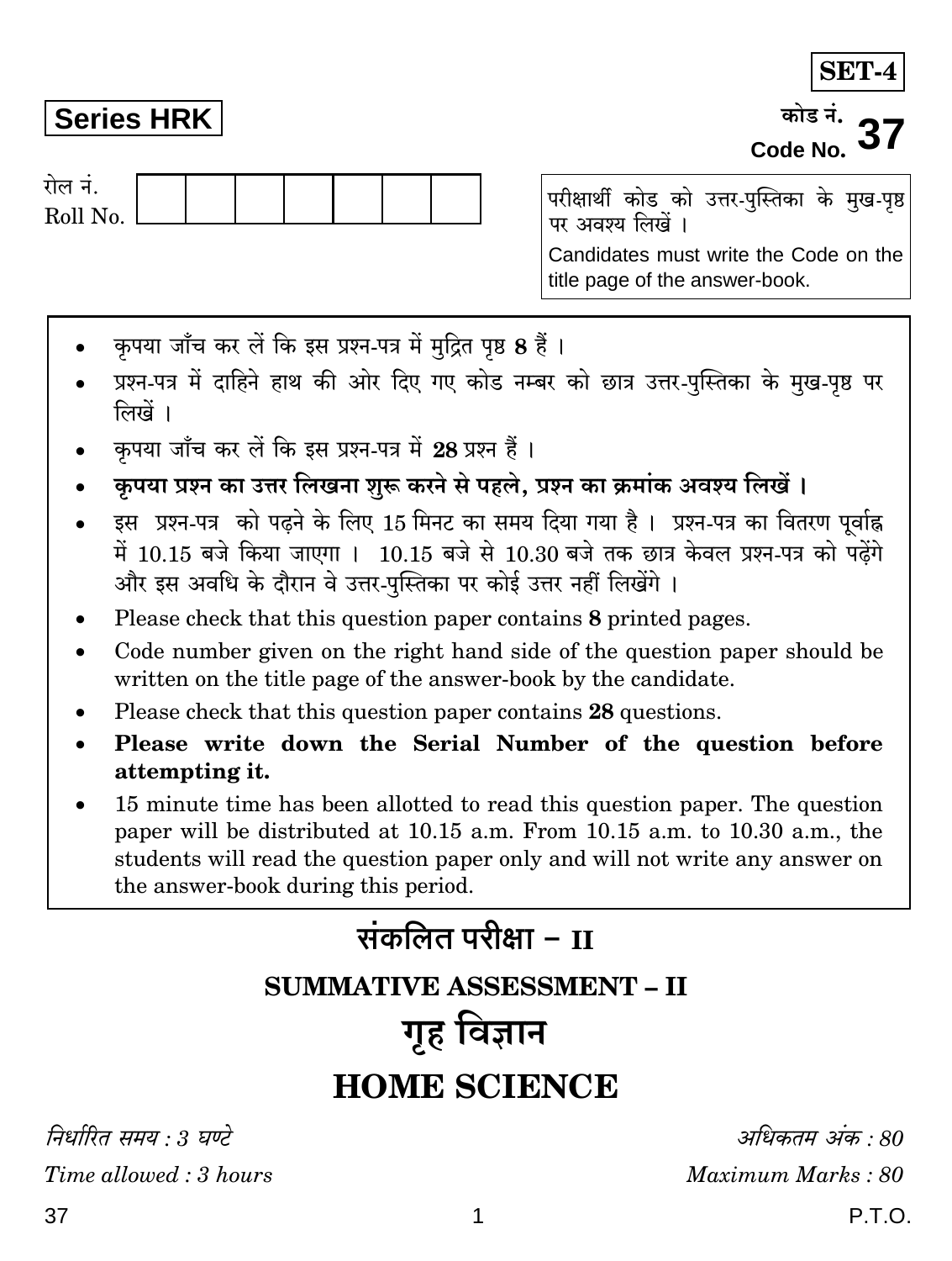सामान्य निर्देश :

- सभी प्रश्न अनिवार्य हैं ।  $(i)$
- इस प्रश्न-पत्र में कल 28 प्रश्न हैं ।  $(ii)$
- प्रश्न संख्या 1 से 6 तक के प्रश्न बहविकल्पीय प्रश्न हैं । इन प्रश्नों में प्रत्येक का 1 अंक है ।  $(iii)$ इनमें दिए गए चार विकल्पों में से एक सही उत्तर का चयन कीजिए ।
- प्रश्न संख्या 7 से 14 तक के प्रश्नों में प्रत्येक के 2 अंक हैं । इन प्रश्नों के उत्तर प्रत्येक के  $(iv)$  $10 - 20$  शब्दों में होने चाहिए ।
- प्रश्न संख्या 15 और 16 के प्रश्नों में प्रत्येक के 3 अंक हैं । इन प्रश्नों के उत्तर (प्रत्येक)  $(v)$  $20 - 30$  शब्दों में होने चाहिए ।
- प्रश्न संख्या 17 से 24 तक के प्रश्नों में प्रत्येक के 4 अंक हैं । इन प्रश्नों के उत्तर (प्रत्येक)  $(vi)$ 40 शब्दों में होने चाहिए ।
- प्रश्न संख्या 25 से 28 तक के प्रश्नों में प्रत्येक के 5 अंक हैं । इन प्रश्नों के उत्तर (प्रत्येक)  $(vii)$  $50 - 60$  शब्दों में होने चाहिए ।
- (viii) जहाँ भी आवश्यक हो अपने उत्तर के समर्थन में उपयुक्त उदाहरण व चित्र दीजिए ।

## **General Instructions:**

- $(i)$ **All** questions are compulsory.
- $(ii)$ There are 28 questions in all.
- $(iii)$ Questions number 1 to 6 are of 1 mark each (multiple choice). Choose the correct answer from the given four options.
- Questions number  $7$  to  $14$  are of  $2$  marks each, to be answered in  $(iv)$  $10 - 20$  words.
- Questions number 15 and 16 are of 3 marks each, to be answered in  $(v)$  $20 - 30$  words.
- Questions number  $17$  to  $24$  are of  $4$  marks each, to be answered in  $(vi)$  $40$  words.
- $(vii)$ Questions number  $25$  to  $28$  are of 5 marks each, to be answered in  $50 - 60$  words.
- (viii) Support your answers with suitable examples and figures wherever required.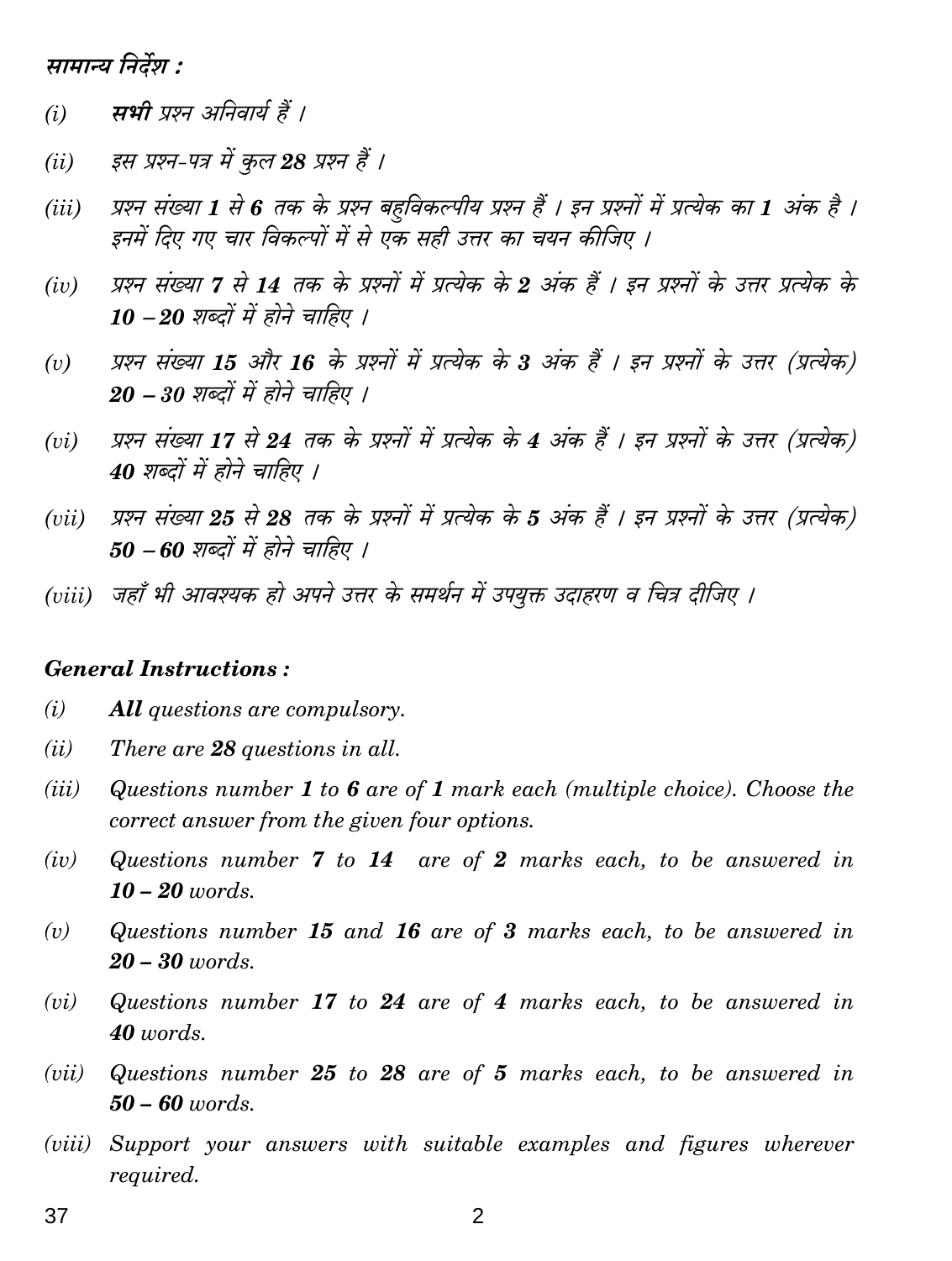- खाद्य समूह 'फल तथा सब्ज़ियाँ' निम्नलिखित का अच्छा स्रोत है: 1.
	- $(A)$ प्रोटीन
	- आयोडीन  $(B)$
	- विटामिन ए  $(C)$
	- (D) वसा

The food group 'Fruits and Vegetables' is a good source of

- $(A)$ Proteins
- Iodine  $(B)$
- $(C)$  Vitamin A
- $(D)$  Fats
- धन की आसान उपलब्धता व सुरक्षा के लिए हमें उसका निवेश निम्नलिखित में से किसमें  $2.$ करना चाहिए ?
	- बैंक में  $(A)$
	- $(B)$  शेयरों में
	- $(C)$  भूसम्पत्ति में
	- $(D)$  स्वर्ण में

For easy availability and safety of our money, we must invest it only in

- $(A)$ Bank
- **Shares** (B)
- $(C)$ Land
- (D) Gold
- कॉफ़ी की बोतल पर पाया जाने वाला मानक चिह्न कौन-सा है ? 3.
	- एफ.पी.ओ.  $(A)$
	- $(B)$  आई.एस.आई.
	- $(C)$  एग्मार्क
	- (D) पी.एफ.ए.

 $\mathcal{I}$ 

 $\mathcal{I}$ 

 $\mathcal{I}_{\mathcal{L}}$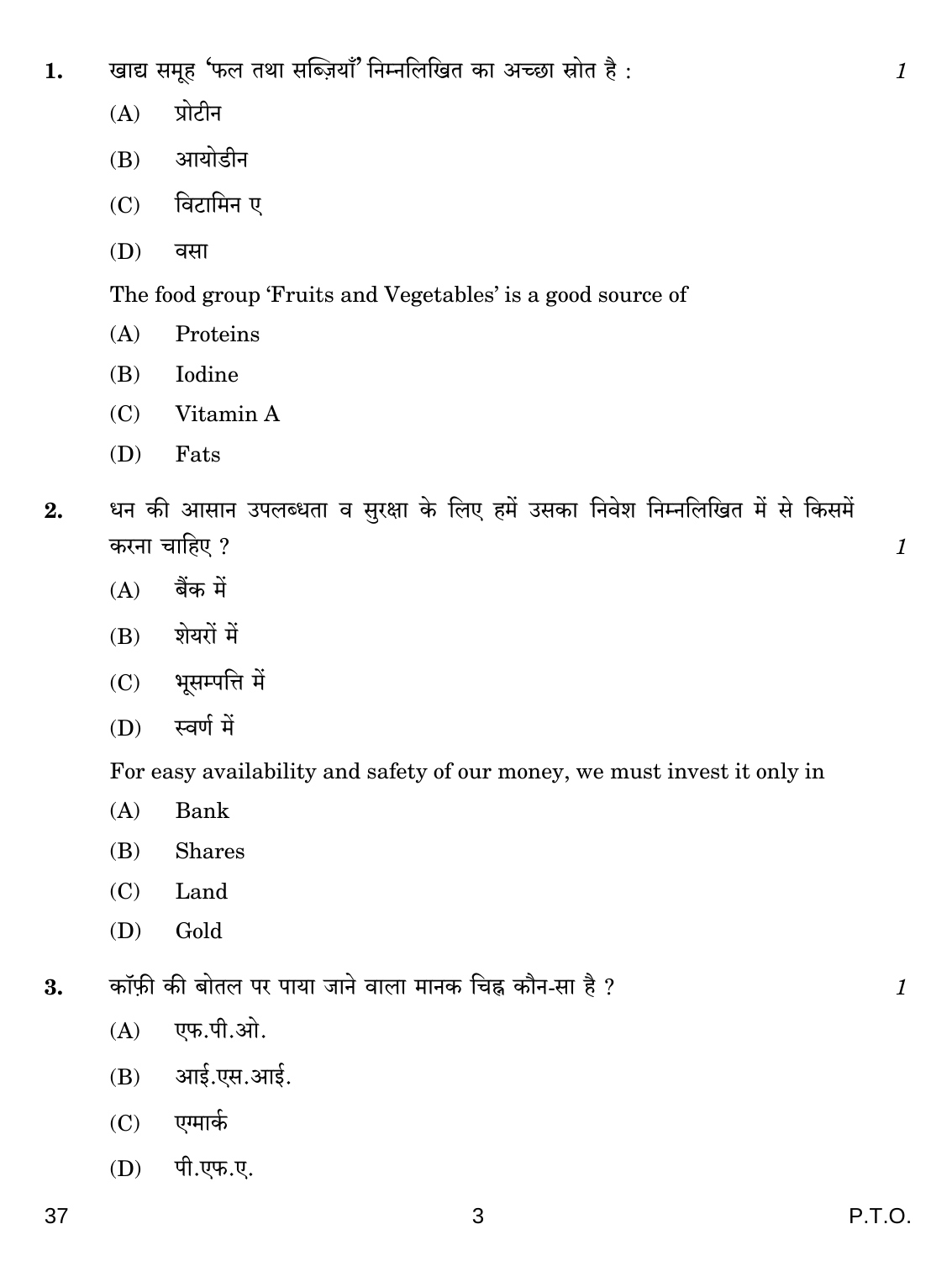The standardisation mark on the bottle of coffee is

- $(A)$ **FPO**
- $(B)$ **ISI**
- Agmark  $(C)$
- (D) **PFA**
- सफेद सूती वस्त्रों पर लगे चाय के धब्बे को छुड़ाने के लिए क्या प्रयोग करना चाहिए ? 4.

 $\mathcal{I}_{\mathcal{L}}$ 

 $\mathcal{I}$ 

- ग्लिसरीन  $(A)$
- अमोनिया  $(B)$
- $(C)$  मिट्टी का तेल
- $(D)$  नमक व नींब्

To remove tea stain from white cotton clothes we should use

- $(A)$ Glycerine
- Ammonia (B)
- Kerosene oil  $(C)$
- $(D)$ Salt and lemon
- रोगग्रस्त वृद्ध व्यक्ति को सबसे अधिक आवश्यकता किसकी होती है ? 5.
	- पौष्टिक भोजन व आरामदेह वस्त्रों की  $(A)$
	- आरामदेह वस्त्रों व अच्छी देखभाल की (B)
	- अच्छी देखभाल व पौष्टिक भोजन की  $(C)$
	- समय पर दवाइयाँ (चिकित्सा) और अच्छी देखभाल की (D)

An elderly person suffering from a disease requires most,

- $(A)$ nutritious food and comfortable clothes
- (B) comfortable clothes and good care
- good care and nutritious food  $(C)$
- proper medication and good care (D)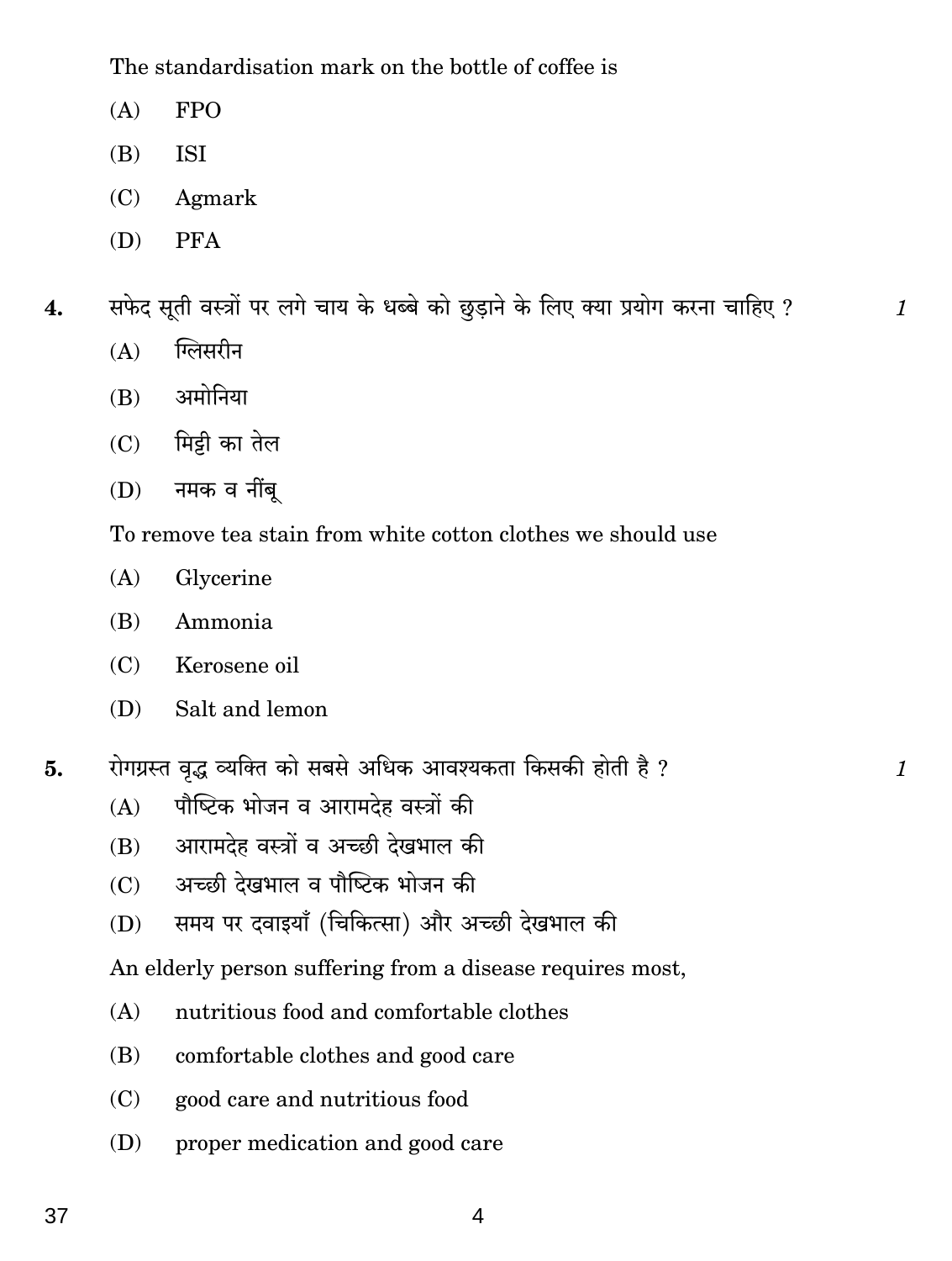बालक निम्नलिखित में से कौन-सी आयु में एक शब्द बोलकर अपनी बात समझाने लगता है ? В.  $\mathcal I$ 

- $12 \text{ H}$ दीने  $(A)$
- $(B)$   $8 \text{ H}$ हीने
- $5$  महीने  $(C)$
- $10$  महीने  $(D)$

Children start using one word to communicate at the age of

- $(A)$ 12 months
- 8 months  $(B)$
- $(C)$ 5 months
- (D) 10 months
- परिवार के सदस्यों की पसंद व नापसंद उनके आहार आयोजन को प्रभावित करती है, इसके 7. दो उदाहरण प्रस्तुत कीजिए ।

Present two examples of how the likes and dislikes of the members of a family influence planning of their meals.

प्रस्तावित खाद्य (आहार) आवश्यकता (आर.डी.ए.) सूची के अनुसार, साधारण कार्य करने 8. वाली स्त्री और दध पिलाने वाली माता की कैलोरी तथा प्रोटीन की आवश्यकता में क्या अन्तर होता है ?

As suggested in Recommended Dietary Allowance (RDA) table, what is the difference in calories and protein requirement of a normal woman and a lactating mother?

- दैनिक आहार आयोजन के दो महत्त्वपूर्ण कारण बताइए । 9. Give two important reasons for planning of daily meals.
- सामुदायिक संसाधनों को हमारी पारिवारिक आय में सम्मिलित करने के दो उदाहरण दीजिए । 10.  $\mathcal{D}$ Give two examples of adding the use of community resources to our family income.
- समय तथा ऊर्जा के प्रबन्धन का अर्थ क्या है ? समय-योजना बनाने के दो लाभ लिखिए । 11.  $\mathfrak{D}$ What is the meaning of management of time and energy? Write two advantages of making a time-plan.

 $\mathfrak{D}$ 

 $\mathcal{D}_{\mathcal{L}}$ 

 $\overline{2}$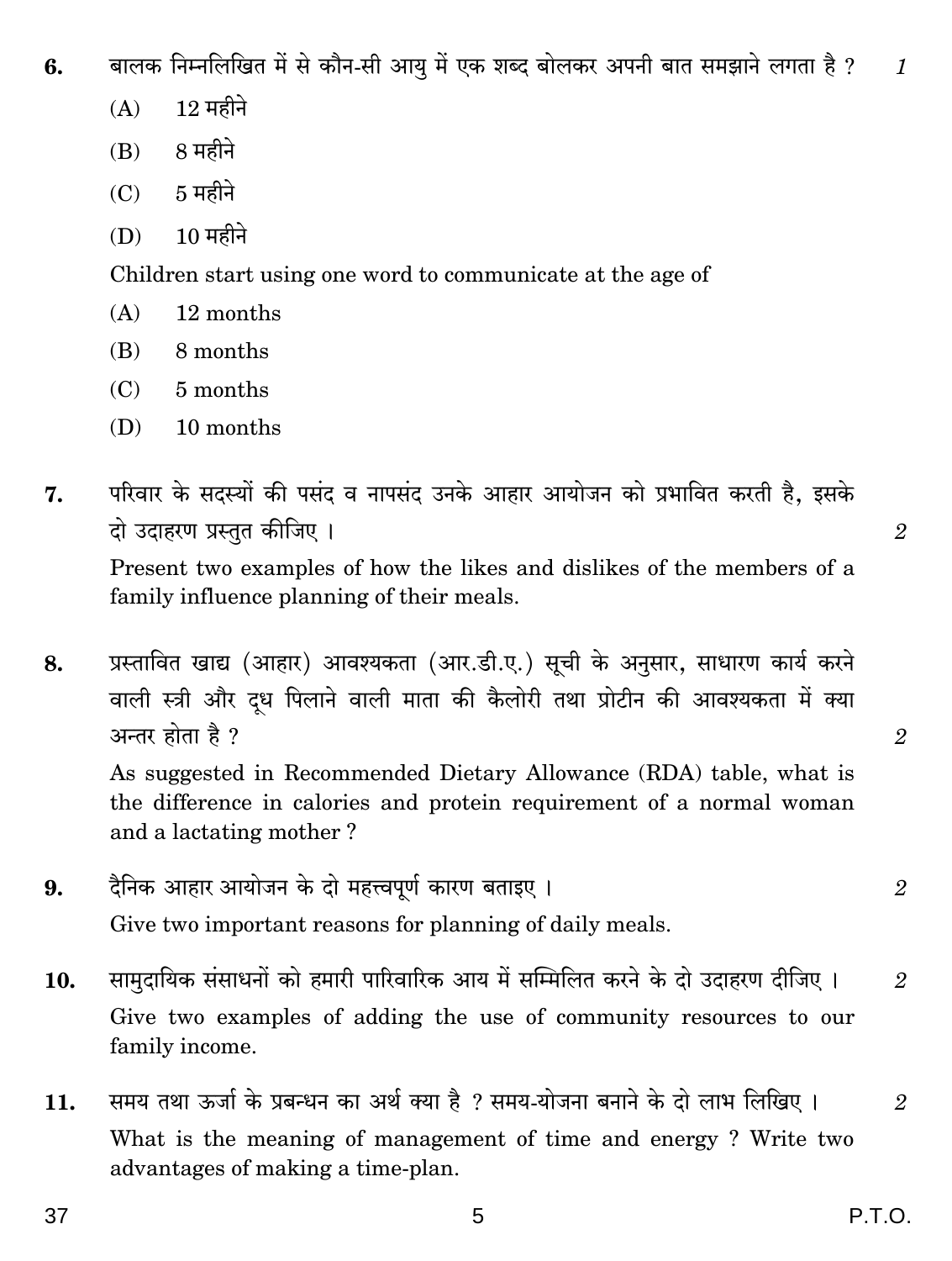37

- दो उदाहरणों की सहायता से अपनी माताजी को समझाइए कि वह कार्यों को किस प्रकार सही 12. क्रम में करें जिससे उनकी ऊर्जा व समय की बचत हो । With the help of two examples, tell your mother how to save her energy and time by doing work in the right order.
- गुड़ और सरसों के तेल में किन हानिकारक पदार्थों की मिलावट की जाती है ? प्रत्येक का 13. स्वास्थ्य पर एक-एक कुप्रभाव लिखिए ।

Name the adulterants used in gur (jaggery) and mustard oil. Write one ill-effect of each on health.

- कुत्रिम तन्तु से बने वस्त्रों को धोते समय किन चार सावधानियों को ध्यान में रखना चाहिए ? 14. Mention four precautions we should take while washing synthetic clothes.
- उपभोक्ताओं को विज्ञापन किस प्रकार प्रभावित करते हैं ? समझाकर लिखिए । 15. 3 Explain, how advertisements influence the consumers.
- सिल्क साडी में कडापन लाने के लिए किस पदार्थ का प्रयोग किया जाता है ? इसके प्रयोग की 16. विधि भी लिखिए। Name the stiffening agent used to stiffen silk sari. Also write the method of using it.
- उदाहरणों की सहायता से समझाइए कि खाद्य पदार्थों की उपलब्धता तथा परिवार की क्रय 17. क्षमता आहार आयोजन को किस प्रकार प्रभावित करते हैं।

Explain with the help of examples, how the planning of meals for a family is affected by availability of food items and the purchasing power of the family.

"यदि आपको बचे हए भोजन का उचित प्रकार से प्रयोग करने का ज्ञान है, तो आप परिवार 18. के लिए सन्तुलित भोजन का आयोजन कर सकते हैं।" चार उदाहरणों की सहायता से व्याख्या कीजिए ।

"If you have good knowledge of using left-over foods, you can plan a balanced meal for the family." Elaborate with the help of four examples.

 $\boldsymbol{\varLambda}$ 

 $\boldsymbol{4}$ 

3

 $\mathcal{D}_{\mathcal{L}}$ 

 $\mathfrak{D}$ 

 $\mathfrak{D}$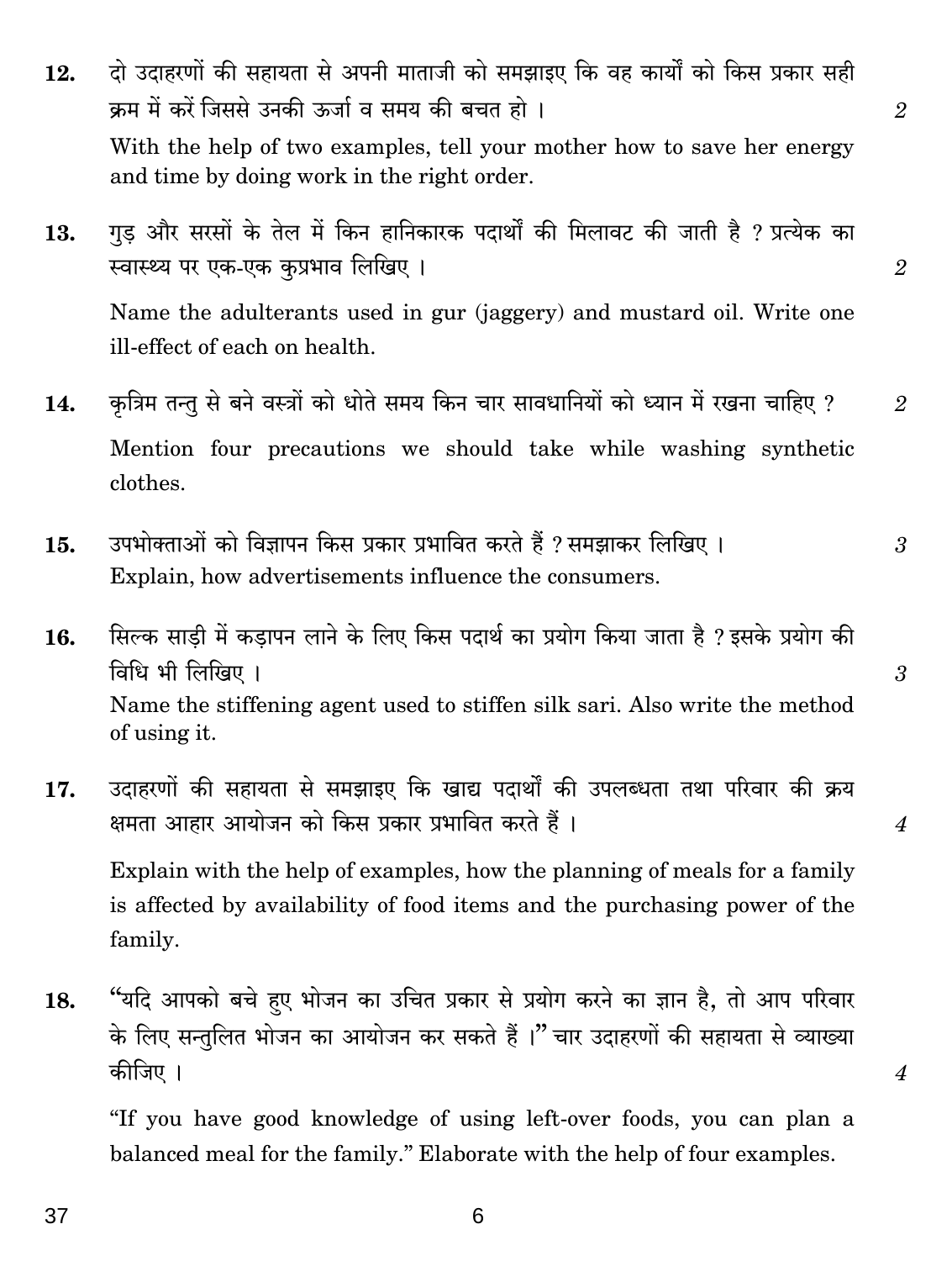37

- - P.T.O.
- हमें बचत करने की आवश्यकता क्यों होती है ? बचत करने के कुछ उपायों का सुझाव भी 19. दीजिए । Why do we need to save money? Also suggest some ways to save money.
- व्यय योजना बनाने के लाभ उदाहरण सहित समझाइए । 20. Explain, giving examples, the benefits of preparing a spending plan.
- अचार की बोतल के लिए एक संपूर्ण लेबल बनाइए । 21.  $\boldsymbol{4}$ Prepare a complete label for a pickle bottle.
- आप धब्बे की पहचान किस प्रकार कर सकते हैं ? धब्बे छुडाने के लिए स्पोजिंग विधि की 22. आवश्यकता व विधि लिखिए । How can you identify a stain? Write the need and method of sponging used to remove stains.
- किशोरावस्था में पूर्व व उत्तर परिपक्वता का किशोर तथा किशोरियों के भावनात्मक विकास पर 23. क्या प्रभाव पडता है ? समझाकर लिखिए । Illustrate the effect of early and late maturity on emotional development of adolescent boys and girls.
- किशोर-किशोरियों के सामाजिक विकास में हमजोलियों की भूमिका विस्तार से समझाइए । 24. Explain fully the role of peers in social development of adolescents.
- आपने दोपहर के भोजन के लिए गेहँ के आटे की रोटी (चपाती), दाल और दही का आयोजन 25. किया है। परिवार में एक गर्भवती स्त्री तथा एक दो वर्ष का बालक भी है। उन दोनों के लिए आयोजित भोजन में आप क्या-क्या उपयुक्त परिवर्तन करना चाहेंगे ? प्रत्येक परिवर्तन (सुझाव) के लिए कारण दीजिए ।

You have planned wheat flour chapati, dal and curd for lunch. You have a pregnant woman and a two-year-old child in the family. Suggest suitable modifications in the planned meal for both. Give reasons for each suggestion.

 $\overline{7}$ 

 $\overline{4}$ 

 $\overline{4}$ 

 $\overline{4}$ 

 $\boldsymbol{\varLambda}$ 

 $\overline{4}$ 

5